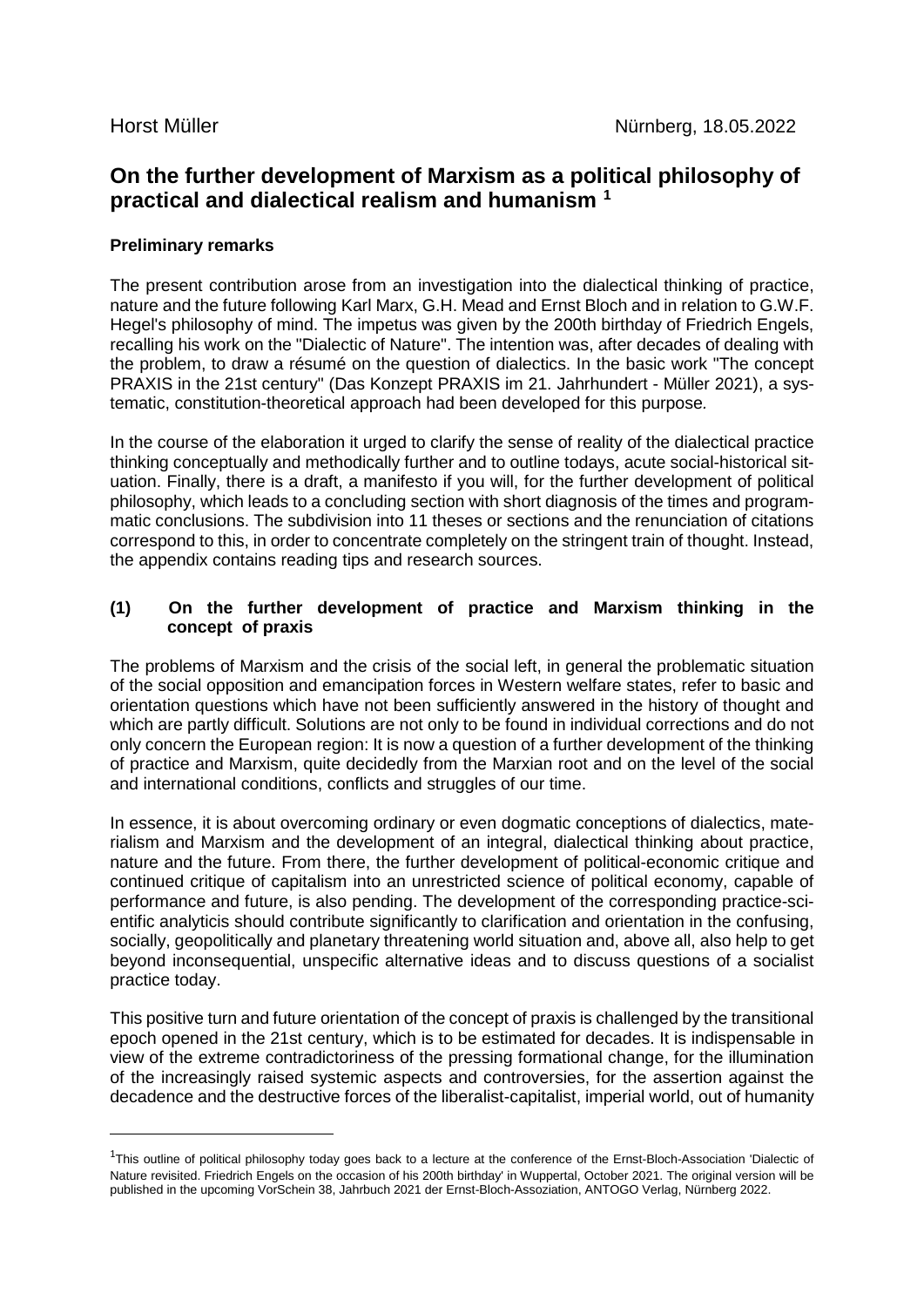in view of its innumerable victims and for the birth assistance for another, higher social formation and civilization.

## **(2) The constitutional theory as a new research approach**

The dialectical practical thinking that inspired Marx and expressed it in his work represents an intellectual-historical novelty and a scientific revolution that has still not been fully grasped. This innermost core, however, cannot simply be reconstructed from the enormous original writings or by certain recourses and combinations from the almost unmanageable history of thought that follows them and it cannot be developed further to the height of the times. What is needed is an unorthodox, systematic and constructive approach that is capable of learning from other advanced scientific approaches.

The corresponding approach lies in the comprehensively constitution-theoretical questioning and development of praxis as a key and reality concept in general. The aim is a complete elucidation of the constitution of social reality of life, which, due to the ontological nature of the human form of life, simultaneously has certain values and goals as well as a universal horizon. On the ground of other philosophy and science this is unattainable: The answer sought can only be found starting from the holistic, that is, integral, dialectical concept of praxis, and from there leads to a new, emancipated conception of reality. To understand or to present this requires step-by-step concretizations, similar to the method of presentation of the theory of capital, the progress from the abstract to the extended concrete, and also for the sake of an intervening grasp of practice.

The constitutional-theoretical, and at the same time epistemological deciphering of the essentially ideally dimensioned human reality at the same time establishes the scientific nature of practical thinking. This can contribute decisively to a renewed analysis of the new social and historical transitional situation. In this way, the constitutive contradictoriness or dialecticity, the relationality, perspectivity and emergence of social reality comes fully into view. Researchers and students can approach dialectical praxis thinking in this context, which here, as elsewhere, cannot simply be taken for granted. By understanding that and how the dialectical is inherent in all social, natural and historical practice and process reality, the door to a deeper human self-understanding, value and world view opens.

# **(3) Draft of developmental problems of practice and Marxism thinking**

Through the practice-centred, constitutional-theoretical questioning, inherited and acute problems become more recognizable. These include a materialistic bias of the initial Marxist thinking, which arose from the anti-idealistic front position of that time, as well as the fact that the epistemology of practice was not elaborated with all consistency, i.e. also as philosophy of mind. Marx's novel scientificity is based on a dialectical practical thinking, but exactly to this he wrote only sporadically. Engels worked in close contact with the basic philosophical questions, was also concerned with the natural sciences and the universal validity of dialectics. However, the way of the presence and participation of the ideal in the world has not become completely clear.

Traditional fixations on the form and alienation of labour allowed the alienation of natural relations identified by Marx to recede into the background for too long and distracted from the multidimensionality and perspectivity of practice as well as from the universality of this form of life. The praxis-philosophical interpretation was not recognized as fundamental in other currents of Marxist thought, and the concept of praxis was bent pragmatically or politicistically. Such promoted scholastic fixations, theoretical autism, inadequate receptions, and countless misunderstandings regarding the not only critical, but praxis- and dialectical-logical status and transformational, human-historical sense of orientation of the theory of capital and society.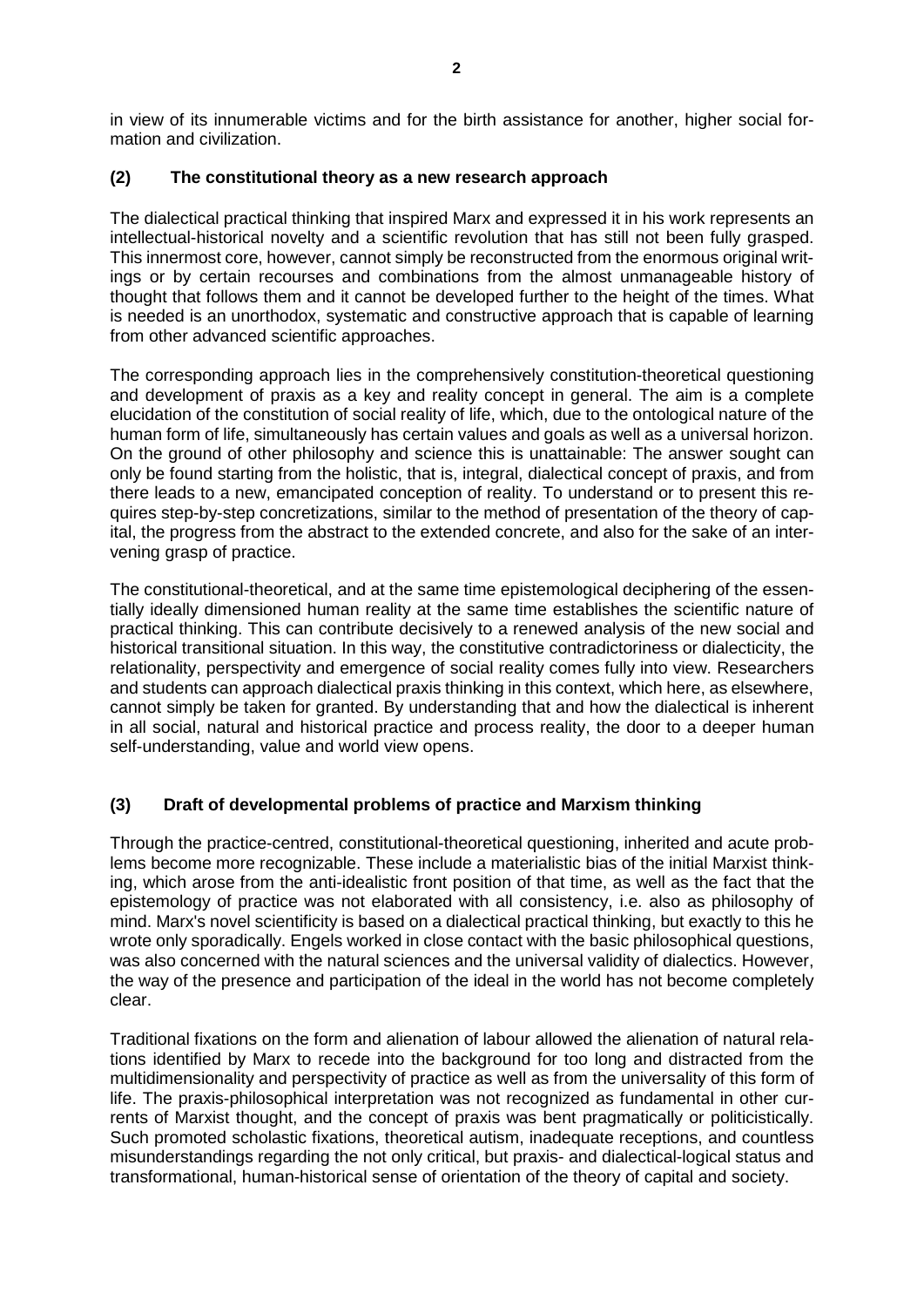In the extremely broad and diverse stream of practice and Marxist thought, dialectical materialism and various traditional as well as neological Marxisms institutionalized or positioned themselves. The Hegel-Marx debate and discussions with phenomenology and pragmatism remained unfinished. Without a foothold in the intellectual centre, which was partly circled as a philosophy of practice, philosophical-critical, political-economic, socio-ecological, democratic-political and various deviant currents split up. Meanwhile, critical and intersubjectivityfocused theories of society failed because of their fractured understanding of practice. Finally, Marxist approaches are also present in the social-scientific world, but a paradigmatically profiled or even institutionally present scientific concept of dialectical practice-thinking has not been formed.

Its utopian inspiration was lost in continued theories of capital and crisis, and under the impact of imperialism, including the struggle against fascism, other problems became prominent. Orientations in the sense of a traditional historical process scheme of crisis, revolution and new construction contributed to the fact that the transformation from industrial capitalism to the social-infrastructural and fiscal reconfigured, latency containing, so-called democratic capitalism of the 20th century was not fully grasped. The systemic alternative that has since crystallized underneath in this social capitalism, which previously sought to articulate itself in the sense of democratic socialism, for example, was suppressed during the period of the bloc confrontation. Accordingly, the entry into the systemic or formational transitional epoch associated with neoliberal globalization poses problems: The main contradiction of this epoch cannot simply be grasped in classical terms, but must be conceived as the more complex antagonism between the old and the new. As a result, the present becomes increasingly confrontational and requires unambiguous choices of direction forward.

Previous ideas and experiments in the sense of socialism bore the stamp of abstract negation, as witnessed, for example, by the antithetics of plan or market. They developed transitional forms, but failed or got stuck in the confrontation with the overwhelming productive and destructive forces of opposing powers. Traditional fixations and the enigmatical questions of economic calculus, interoperation and regulaton of socialist economics contributed to the fact that the traditional critique was not developed further in the sense of utopianism or even as a science of political economy. For this reason, too, ideas concerning socialism always remained approximately and there was no proven and viable alternative based on political economy and no more concrete, unifying orientation for radical reformist and social revolutionary, Marxist and socialist movements and approaches.

In modern, epochal conflicts about a consolidation of society and corresponding international relations, today's national-state form of existence crystallized, differently than perhaps internationalist or cosmopolitan thought. A networked, multipolar world emerged, tense in the world market and with rival powers and blocs. The negative consequences of neoliberal globalization and catastrophic consequences of exploitation and growth constraints are emerging and refuting the idea of green capitalism. The question of a real alternative society and system is now existential, but decisively more concrete or even certain answers are yet to come. The character of the epoch determines the continuing, experimental transitional character of socio-economic or even socialist theory and practice, which must struggle all the more for its self-understanding, scientific justification and knowledge of the world.

## **(4) Practice as a fundamental unit of realisation and concretion of social reality**

The constitutional and emancipation-theoretical starting point for the necessary reconsideration is the realisation context of practice together with its human, essential reflective, and also natural, and sensual-material fullness. This context has certain meaningful and factual representations *in itself*, but at the same time it is to be grasped *as a whole and in this view as an*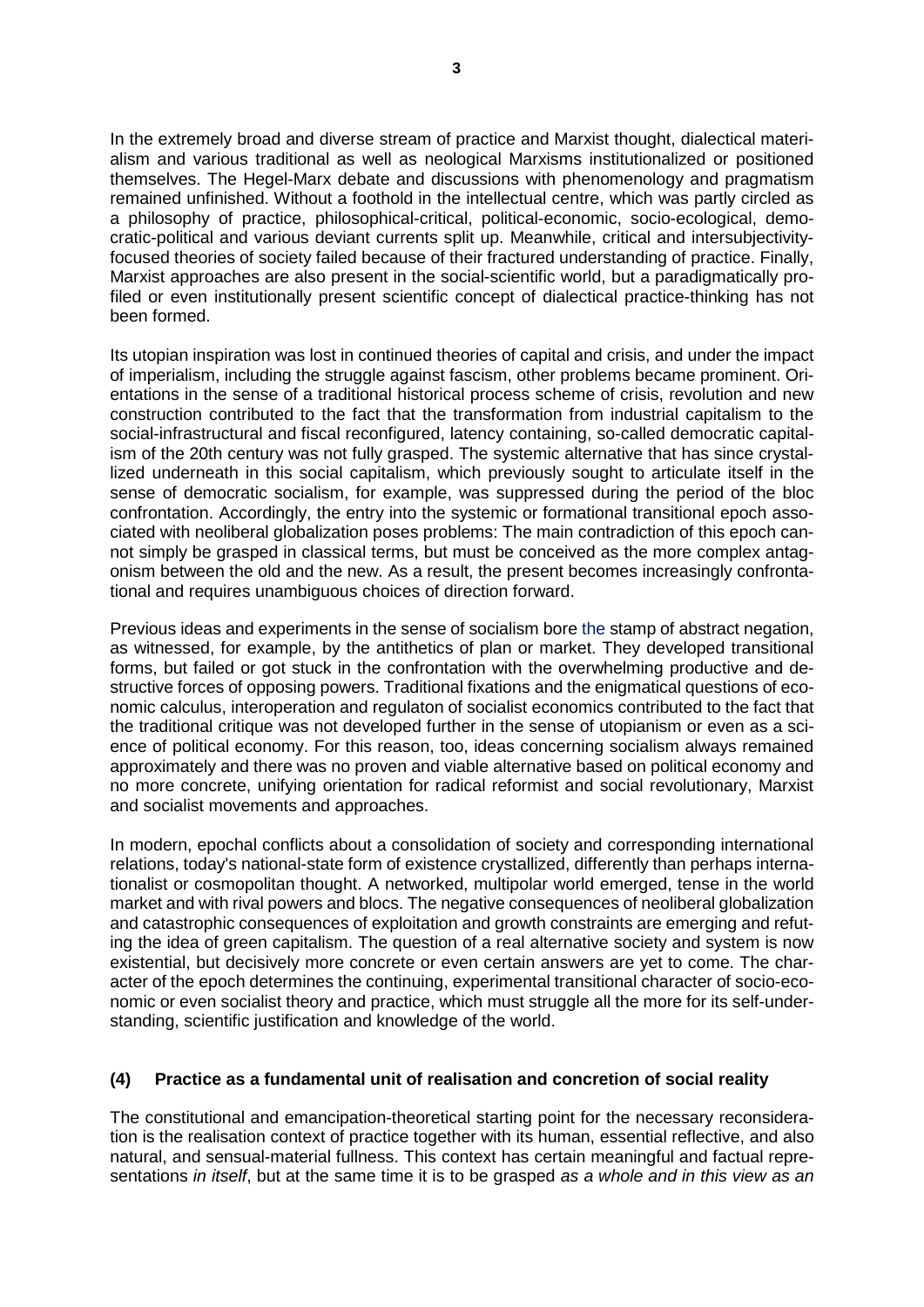*actual object*. In this existential contradictoriness of objectification and ongoing self-transformation of practice, human identity and comprehending intelligence act as the subjective root of events with their respective results. It is a never-ending process of the creation and appropriation of the world and the reality in the horizon of practice.

This means, pointedly, that practice is to be understood not only as reflective or structured action, but as an integral unit of realisation and concretion or cell form of social reality**:** The actual, barely understood meaning of the first Feuerbach thesis. This conceptualisation concerns all relations which always simultaneously and diversely, i.e. contradictorily, consciously and non-consciously, are activated in the universal horizon, together with their objectified realities. Comprehending, itself intellectual practice, is concerned with effectively realising practice as meaningful and communicative reality. This also includes the sensual-material actions carried out in all perspectives of practice, the works produced as well as the other objectivities that play into it, all their echoes or responses from the world.

The Hegelian-inspired, reform-minded social theorist G.H. Mead developed a theory of the emergence of cognition in the context of a concept of social action, human identity and social intelligence that is still highly relevant today. This shows the extent to which an objective-real sense or meaningfulness already exists pre-reflectively, i.e. outside the head, in such a real context of practice. This can be communicatively highlighted, articulated and further developed conceptually. The decisive conclusion is that this spirituality is primarily quite nonsensual or immaterial, but must manifest itself, for example, in effects, signs, gestures and finally in language, in order to have an effect in the latter form and as intelligible meaning in the reality of practice and process.

At the level of human history, this takes place in the relatively free realisation and conceptualisation of contradictory practice. This also solves the mystery of why the strangest characters of the most distant cultures and all language formations of the world, possibly also from other worlds, are basically translatable and understandable. The logic of practice, like this form of life, is in principle the most highly developed and universal. It is also clear from this that the concept of praxis, indispensably in connection with the exploration of the dialecticality of everything worldly, represents the fundamental overcoming of ideological narrow-mindedness and thus a higher type of way of thinking and scientificity.

## **(5) The synthesis of the practice perspectives and the change of form of practice**

With practice as an integral elementary form, the social mode of being or reality is principally constituted as contradictory, perspectival, multi-dimensional social practice, including potentially universal communication possibilities, which are enormously promoted today in the context of the digital revolution. This includes the subjective existences, equally subjectively coactive, institutional, also collective practices and respective more complex identities. The ensemble of social relations thus represents a specifically configured synthesis of diverse perspectives of practice: Their simultaneity and reciprocity represent the basic expression of that contradictoriness and source of dialectical processuality that will prove to be a universal constituting principle in the following. It is a reality of practice and process in motion, engaged in response to all kinds of information, materialities and coexistences.

This is not only in flux towards ever new results, but also forms more or less stable forms of practice and existence through the existentially necessary, all-round reproductive, especially economic basic services. In such relatively self-referential social formations, the complex, contradictory praxeology organises or forms into social, as a whole now definitely state structuring and scale. Through the increasing equipment with self-created materialities, organs and cul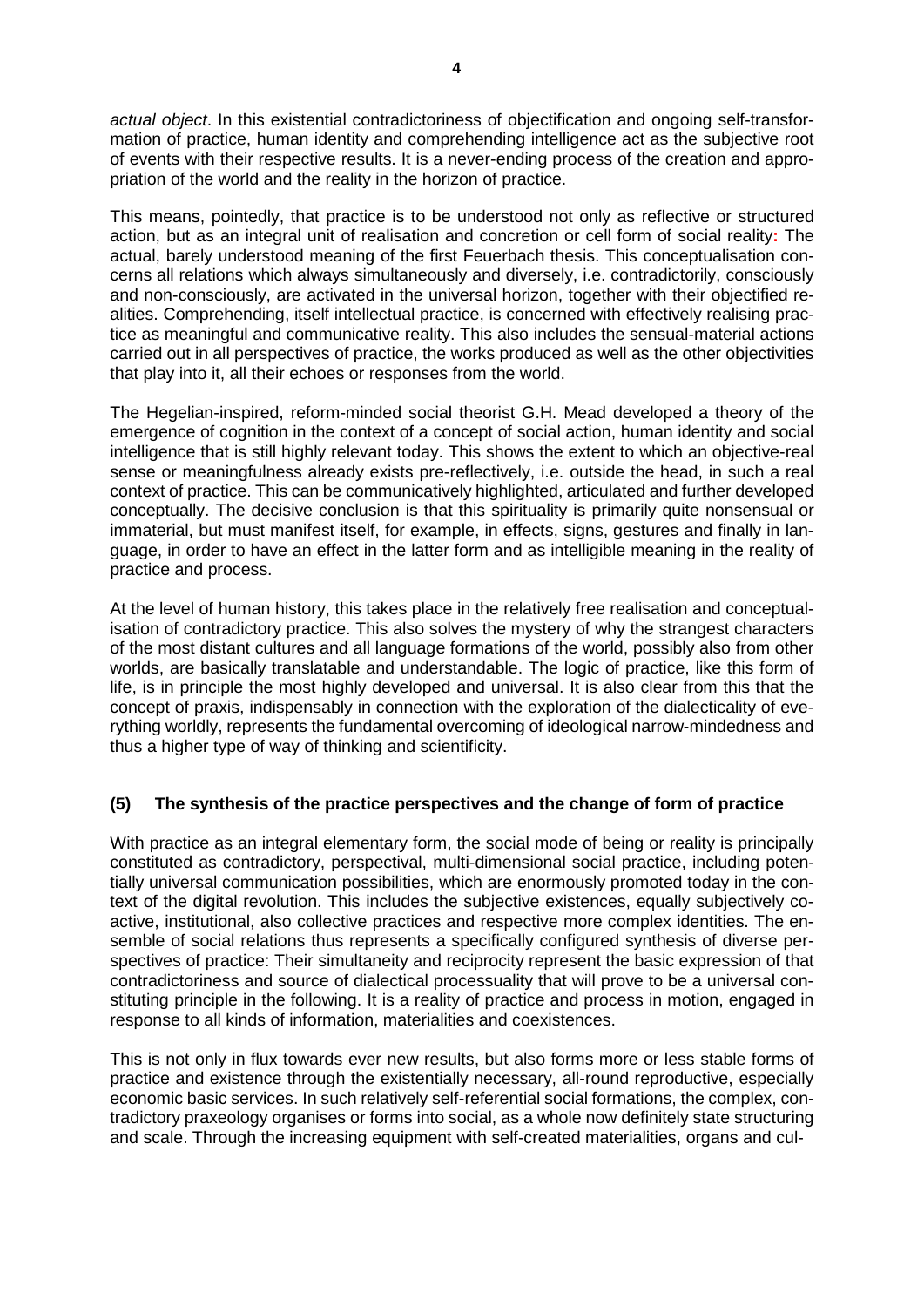tural forms, combined with the generation of social fields of reflection and ideal worlds, a wide variety of social enclosures in the natural world developed and cultivated historically and globally.

Everything is in flux and full of non-simultaneity, the reproductive praxeology is both destructive and emergent and leads to new formations. This processuality may pass through different phases or stages within a social formation, such as the development from industrial capitalism to the stage of social capitalism, with the subsequent phase of neoliberal globalisation further to the stage of the completed world market and thus to the entry into the formationally contradictory epoch of transition, in which all contradictions are virulent in the process.

The basic movement can be modelled as a change of social formation together with its ideations. The new one must have prepared itself in the bosom of the existing, i.e. as a real latency. Finally this figure of a formational transition illuminates the whole logic and potentiality of dialectical practical thinking. The initially unrealised, complete change represents the elementary figure of the positive dialectics of practice. It makes the highest demands on the *intervening comprehension of practice* characterised by Marx as critical and revolutionary. This follows an obstetric intention, applies to the complete change of social form and perspective. It goes along with the transition itself, for example, with regard to the change in the forms of labour, production and appropriation or property, until the release and full awareness of the hoped-for new practice and social formation.

## **(6) On the inspiration and limitations of Hegel's logic and dialectic**

The practical-logical nature of the human intellect reaches its peak in dialectical practical thinking. This can be inspired by the richness of Hegel's theory of logic and dialectics. It is a unique experiment in the self-examination of comprehending cognition. This applies to reality as the reality of meaning, not to be confused with impressions from sensual perception of the world. In order to decipher the logic that is at work in it, Hegel proposed an elementary logical-methodical figure and showed how internally necessary, implicative, evolutionary logical relationships govern it.

In this way, the logical presents itself in a sublating, ascending developmental-sequence of mediated categories and concretising movements of thought. It is explained in a difficult artificial language. There is also talk of the well-known l*eaps* or tipping points. In the *phenomena*, deeper *essential determinations* are expressed that are not comprehensible to the empiricist. In progress, there is a *transition* into something else, just as, for example, industrial capitalism has transformed into the social capitalism of the 20th century: Finally, a more *concretely*, fully differentiated *conceptualisation* is also necessary for this.

Hegel basically brings forms and movements of thought forward and into a system, which crystallised in billions of human practices. Basic determinants such as specific measures, *manifestations of essentiality*, even the *concept of totality* are omnipresent in each reasoning. It becomes apparent that the logical in comprehension forms a coherent context of relational determinacies, sublating form constructions or concretising movements of thought. Basically, *at the level of human practice*, an indispensable, absolute dialecticality of the spiritual emerges, which must be inherent in *all* its forms, movements and manifestations.

What Hegel calls reality, actually the real, creative action or practice as the reality of meaningful existence, cannot therefore be grasped in thought correctly in any other way. Thus he was able to weave in examples from everyday experience and even proverbs again and again: For example, that right, taken to extremes, turns into wrong. So far, however, it is only a matter of appropriating or sublating a process reality, which is permeated by dialecticality, purely in thought. In this, for example, everything that is unqualified, that turns into the intemperate, the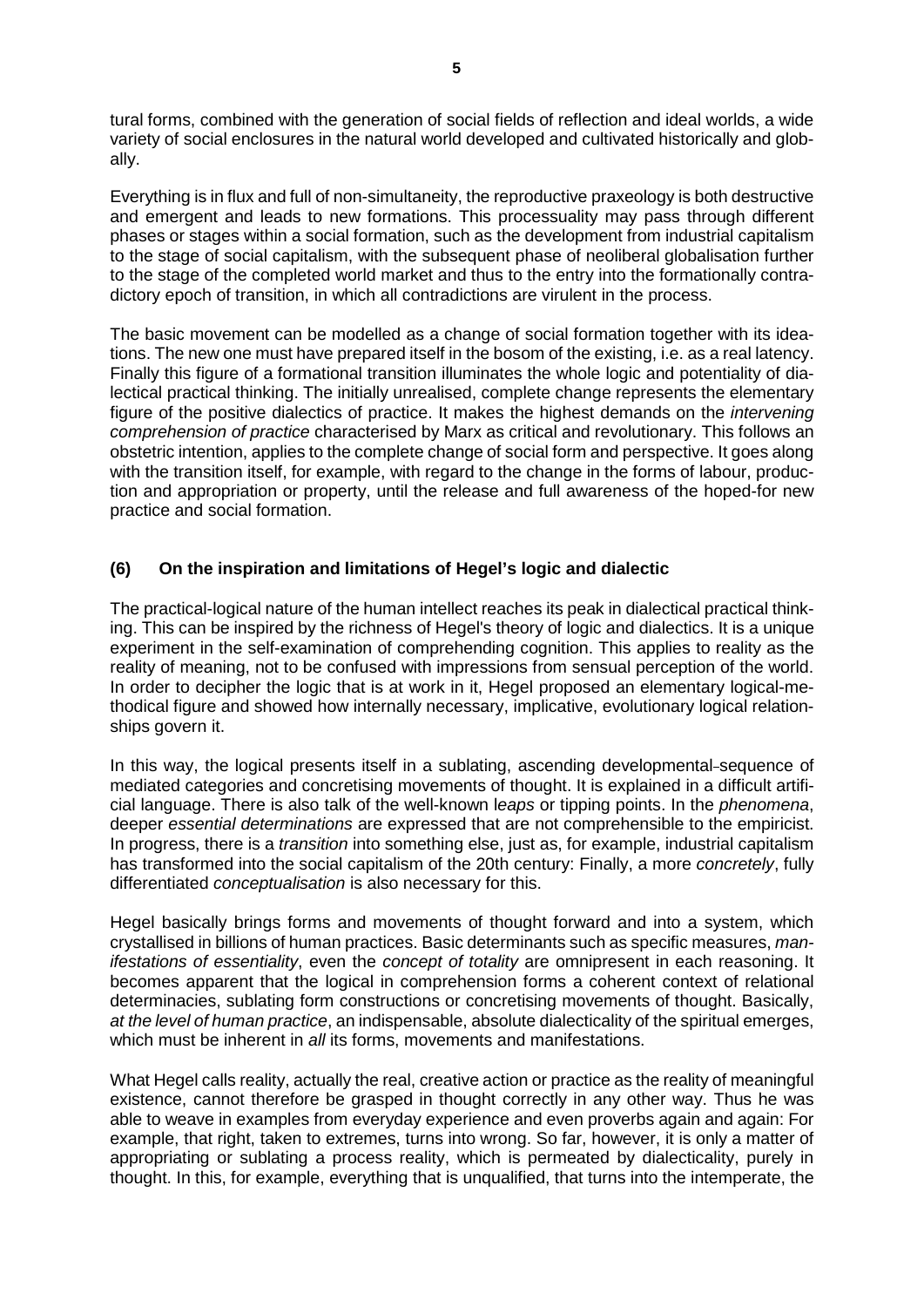deceptive appearance and all nuisance, a prevailing conceptlessness and unreason at first remain as aspects of reasonable, so far possibly critical knowledge of reality.

The philosopher appears here in a distanced basic position vis-à-vis the world. From there he can also form critical and speculative concepts of the other, the better and the general, as if there were science or *the* good as a general rule, or as if the whole of history, like his freeminded spirit, were about the realisation of *the* freedom. This is understood as practical philosophy. But whose liberation is at stake in which historical situation and in fact, from what, on the basis of which social potentiality and to which new, concrete life together with which new freedoms and necessities, is not yet determined in this way.

For Hegel, the spiritual could give the appearance of an autonomous, supernatural, almost divine existence. As will be further explained here, however, sense exists like an amalgam in the self-organisation of real forms of existence and can only from there, and also only on the level of the human form of existence, become an object as such, that is, also be investigated or handled, as in the dialectical logic of comprehension. Mathematics or information technology, for example, are concerned with other forms of the spiritual. In any case, it should first become clearer that the task of comprehending cognition, beyond all reflections on existing conditions, consists in the ongoing, creative conceptualisation of practice.

## **(7) Elements of a practice- and dialectical-logical realism**

The high-flown type of practical philosophy that lives on in critical social theories lacks the real social subject or a concrete, historical formation and movement of social subjectivity and practicality, whose emancipative practical perspective is at stake. In the past, the decisive intellectual-historical awakening began in the great hour when narrow-minded ideas were settled on the basis of the thinking about society and history prepared by Feuerbach, inspired by Hegel and shaped by Marx and Engels. The new thinking and the new conceptions entered into the conceptualisation of the social awakening and liberation movement of the time.

In this way, a practice- and dialectical-logical understanding ties on ineluctable, really-implicated determinacies of the multifaceted activated praxis and on the formations, inner contradictions and processuality of social-historical being. This is subject in its partial aspects and ultimately as a whole to changes in formation and thus also in concepts and perspectives. Thus, the study of capitalist formation encounters its transitional character and finalising tendency, alterities in its bosom and the genuine new that emerges in it. Truth is not sought from a detached perspective, but on the practice and process front of society and history, with an eye for the character of possibility or the virtual dimensioning of reality.

In this way, the specifically abstract character of Hegel's doctrine of logic is transcended by a concrete practical analysis. In the process, process determinations such as node, passing over and lifting up retain their inspiring power. This opening to the front is reinforced by Bloch's category theory: it is important to demonstrate the inspiring power of categories such as tendency, latency, front, horizon, appearance, novum, anticipation and concrete utopia in concrete situation and practice analytics. What is the real front problem or actually a real novum and not just a dazzling bubble from a think tank?

In this way, the specifically abstract character of Hegel's Science of Logic is transcended by a concrete practical analysis. Thereby, process determinations such as nodal points or line of measures, transition and sublating retain their inspiring power. But now this opening to the front is reinforced by Bloch's theory of categories: it is important to demonstrate the inspiring power of categories such as tendency, latency, front, horizon, appearance, novum, anticipation and concrete utopia in concrete analysis of the actual situation and practice. What is the true front problem or actually a genuine novum and not just a dazzling bubble from a think tank? Finally, the dialectical-logical *concretisation* or exposition of a concept, problem or theme has,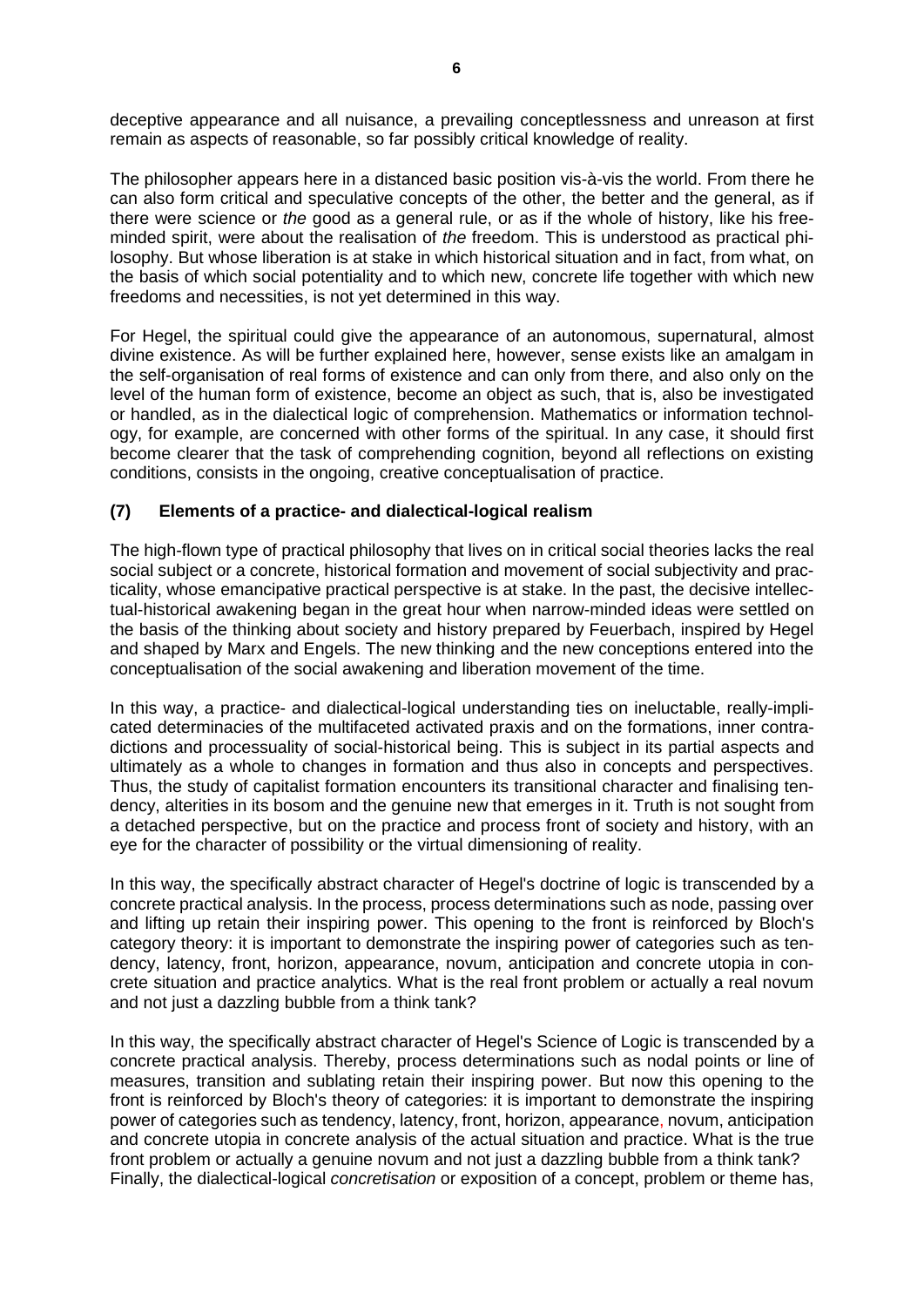out of immanent necessity, a contextual and systematic character. It thus opposes the otherwise widespread eclecticism and dualisms, absolutisations, schematisations and affirmations. The conceptualisation and way of thinking is critical, elastic, empathic and utopian: after all, it is about changing the world that is in trouble for the possible better. The mode of cognition in the practical and perspectival, multidimensional social universe is thus practice conceptualisation on objective-real ground in the midst of social discussions and controversies about what should be considered as social truth and realised as far as possible.

## **(8) Practice as the highest form of existence, its alienation and perspective of hope**

With the constitution of human existence as more or less knowing or succeeding, divided or solidary, democratic or authoritative self-generation and enclosure in the natural world, the fundamental talent is given for praxis to unfold as the highest, commune and universal form of existence and thus offer space for the emancipation of social, universal individuals. What Marx called communism means nothing else than the historically more conscious movement and inevitable struggles in the sense of this direction and perspective of hope. Even what till now has been tried to be explained as human rights or as international law is a real manifestation on this path.

The basic movement of this historical presents itself as a change of the form of social practice, initially in a forward-open, semi-virtual space, and aims at the development of a higher practice formation. This also means gaining a corresponding perspective on the past and a new historisation of becoming. Social reality exists in this way only in a present historical situation that is always naturally conditioned and also characterized by necessities. The past, what is possible now, but also possible realisations from future horizons shine into this. The universality of the form of human life unfolds in its contradictoriness, with a never-ending abundance of imaginative, artistic and hopeful expressions and works, also with experienced true humanity, or also with crashes into horrific abysses.

In this basic formation of social reality, the practice and Marxist thinking that has been activated for over 150 years and is virulent all over the world, and the social or international left, is now found in the particularly difficult, extreme situation and transitional reality of the 21st century. Confronted with the most diverse social problems and suffering, state repression and imperial hegemony, multiple crises as well as distorted natural conditions or even the disintegration of social structures on a global scale. The destruction of the planetary basis of existence of the human species can also be traced back to the capital economic roots and the associated authoritarian relations, together with their functional ideas and delusions.

On the other hand, gaining social control over the globally unleashed capital- and financialeconomic practicality now poses itself as a central problem against it. The powers of these practicalities are linked to a liberalistically distorted individuation and sociality, which can always alternate with authoritarian or totalitarian conditions. On the other hand, a different form of socio-economic reproduction and development can be identified, one that is freed from the irrevocable constraints of exploitation and growth in the existing system of reproduction, that is transparent and can be determined by social motives, and that is already preconfigured latently and pushing forward in the transitional epoch.

The current controversy is therefore about more than livelihoods, social security and personal freedom of movement, which are always endangered by capital and financial economics. The real prospect, obscured in the dominant discourse, is that a civilisationally higher association of social individuals can emerge on the substantially changed basis and with corresponding formations of democratic practice. This perspective of practice demands precisely that selfaware and socially conscious, inquiring and creative, critical and revolutionary, energetic comprehension of practice.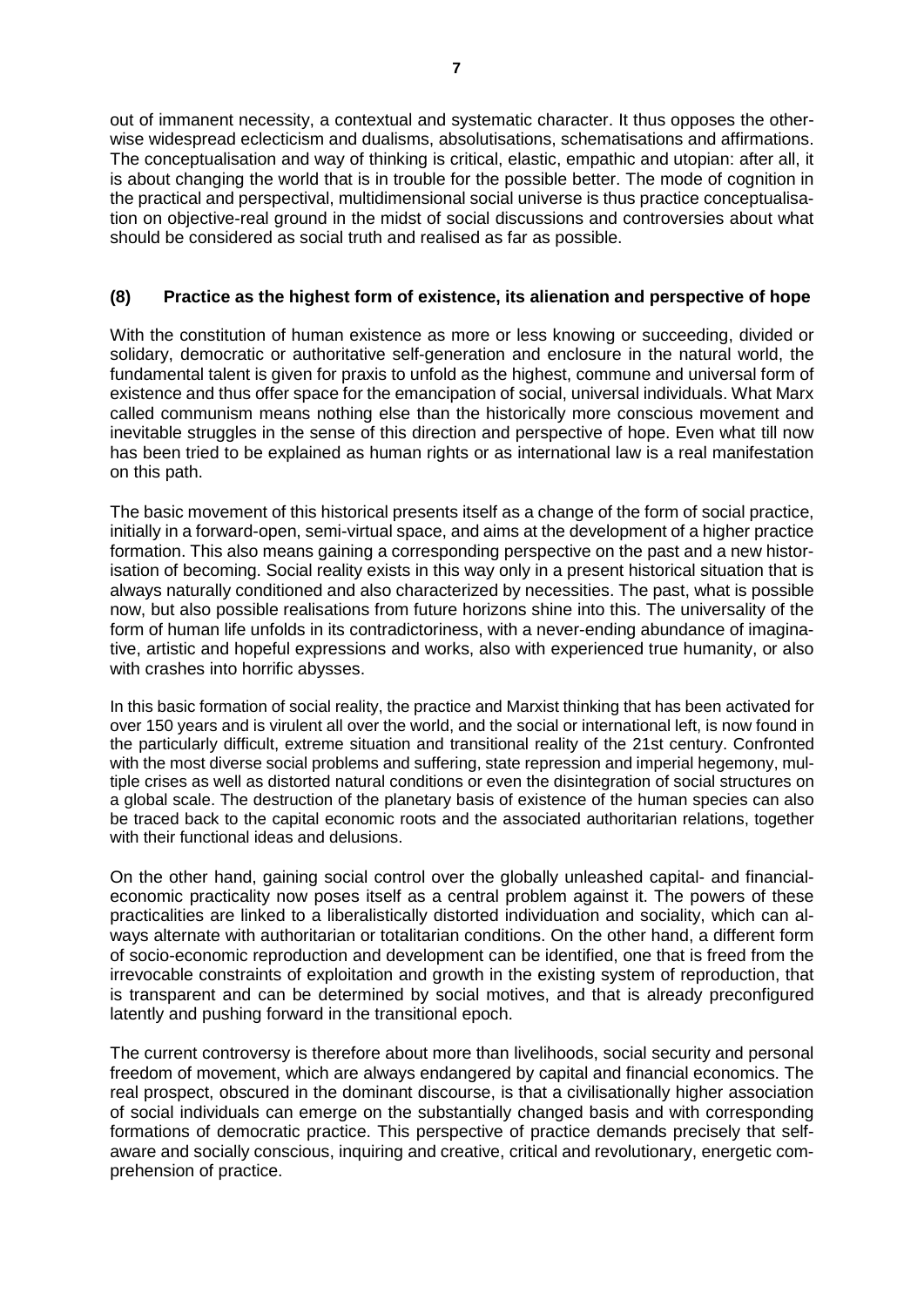## **(9) The science of social practice and the dialecticity in nature**

The cognitive mode of comprehension, the consciousness of the true direction of development for the human form of life and the tasks resulting from it require the shaping of an integral science of practice. From there, it becomes clear to what extent separated disciplines come up against barriers, are made serviceable in divergent ways, miss the mark despite all apparent effectiveness, or even turn regressive: such as sociology without political-economic competences, scientific-technical branches without a social-theoretical foundation, social-scientific paradigms without dialectical substance, ecological movements without concrete political philosophy.

In contrast, the integral and universal character of praxis demands the elaboration of dialectical, at the same time analytical, critical and utopian praxis thinking as a superior scientific paradigm, professional reference medium and progressive core of the social intellect. This touches above all the spheres of education, science and research, the levels of responsible, qualified social action, the fields of medial knowledge and consciousness production and political debate. Thus, the dialectics of practice and basic insights of the most important German thinker and world philosopher belong to the propaedeutics everywhere in order to counteract idealistic narrow-mindedness, a pragmatically, technically or morally limited rationality and the susceptibility to stultification and manipulation that becomes apparent in the social media.

In the horizon of an integral dialectical science of practice, at the fundamentum of its emanzipatied conception of reality, the conventional divisions between social and natural sciences are also abolished in certain respects and with enormous consequences: In principle, the human life and reflection form of praxis represents the highest form of existence of nature and exists and develops in its reciprocal, contradictory relations. Since it has a universal horizon, natural sciences, its experimental practice and ultimate questions finally raised there play a special role.

In addition, a definite concept regarding the presence of the spiritual in the world also emerged in the constitution-theoretical context. The subsequent thesis or hypothetical conclusion that is possible as a result is: How could something enter into being and thus into relations of being and thereby assume a specific, active and permanent form at all without being mediated in its self-organisation and self-presentation by the spiritual?

Seen in this way, there is no matter as a substance to be presupposed or in the sense of that conventional materialism, but from the outset only spiritually mediated, vigorous or energetic forms of existence. This mediation can, for example, have an informatic, mathematical or, on a human level, a practice-logical character. However, it is not visible under any electron microscope, but must manifest itself in effective, material moments, be it as bit, effect, gesture or language. Accordingly, entities, as Whitehead suggests, represent perspectives of existence. They maintain themselves, act and respond or also co-act in the contradictory context. In this way, new forms are generated and released into the connections of being to test their ability to exist.

Since everything spiritual is dialectical per se, all forms of practice, life and existence exhibit a dialectical, emergent and, in the contradictory context of reaction, evolutive nature. This shows itself in the whole spectrum from physical depth, through the planetary diversity of the living together with its biophysical substance, to the cosmic dimension.. The brain researcher then only discovers physicality, phenomena of the not directly tangible spiritual, or such is quasi captured and made usable in the construction of informatic-logical machinery and through communication technologies.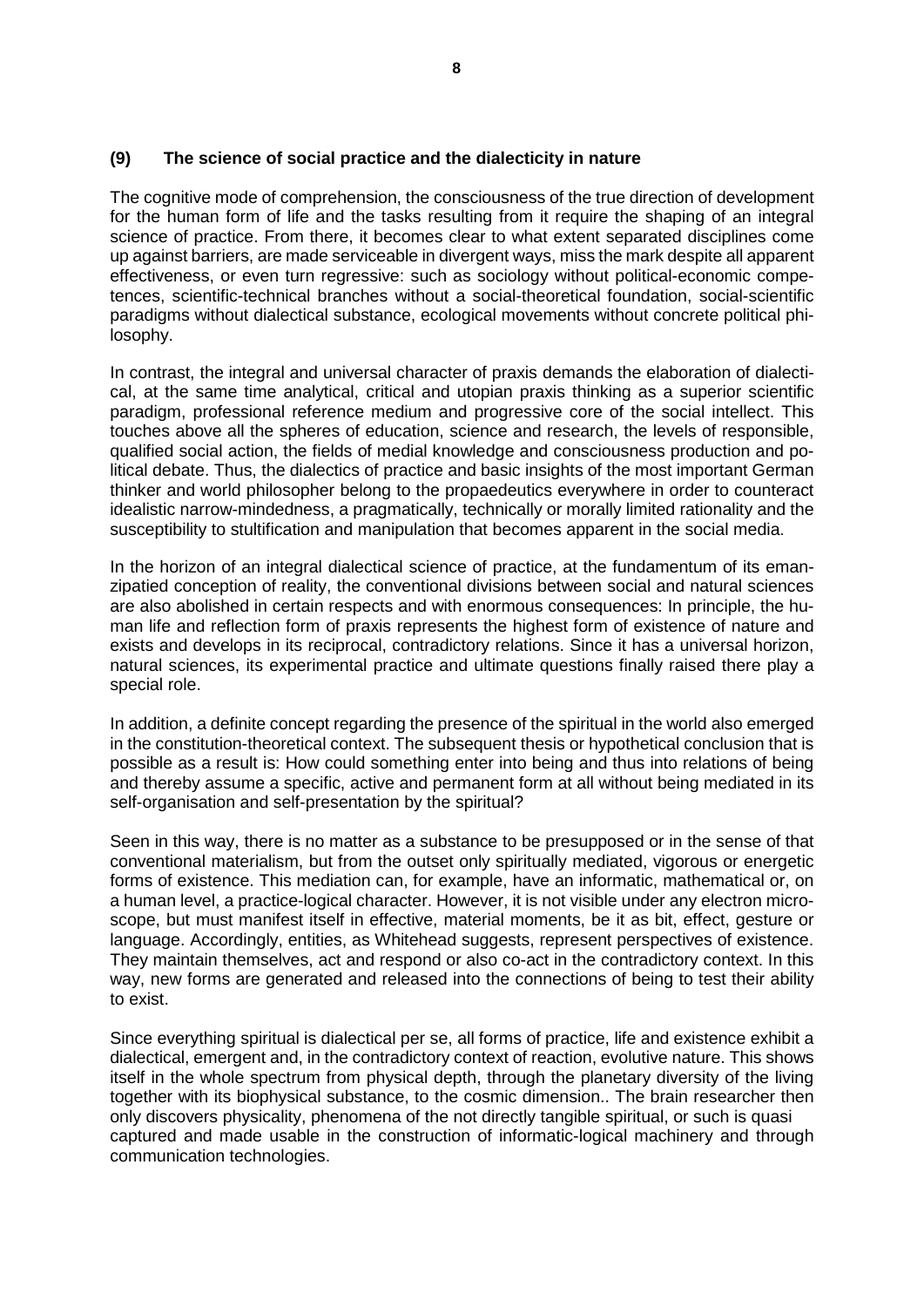According to this, there is no building-block matter weaving in nature that could be opened up by smashing it in the particle accelerator. What is, is a never-ending co-activity and emergence of quasi-spirited forms of existence, of possibilities of realisation in countless transitions and leaps, from hell-glows to the heights of corporeality and practice. The interior spiritual mediatedness of the entities explains those well-known laws or whole exterior phenomenology of the dialectical that Engels traced. This also appears in the mathesis of nature, not least in its crystalline beauties.

This approach and research perspective is not only the starting point for a fundamental critique and overcoming of modern objectivism, physicalism and technicism, but also a key to human self-awareness and a more humane shaping of the all-pervasive natural relations and enormous achievements of practice, its civilisational enclosure in the world.

## **(10) The concept of praxis and the politics of social emancipation today**

The concept of praxis is understood as the quintessence of the ontological conception and constitutional-theoretical development of praxis as a concept of reality, science and emancipation. It is about existential truths, about unifying ideal and scientific fundamentals and orientations. It needs a corresponding consciousness and knowledge in order to find a foothold and true direction time and again in the changeable or even desperate struggle in the opened chaotic and confrontational transitional period, partly a hell on earth.

In this context, practical and dialectical thinking plays a decisive role in the appropriation of the historical and intellectual heritage: after the industrial-capitalist epoch, new social and economic formations have developed and horizons have opened up, so that the further development of traditional concepts is indispensable. Otherwise, the practice-analytical and transformational meaning of value theory and capital theory cannot be adequately grasped, and finally, the sought-after system alternative cannot succeed without identifying its value conditions, its own value forms and corresponding overall socio-economic configuration.

This basic forward orientation poses new tasks for a practical, directionally conscious analysis of the given historical and global situation. They concern above all the eroding neoliberal globalisation or tendencies of deglobalisation, the new global constellation of powers and systemic diversity or competition between China and the USA, the decline of the old world hegemon and the precarious role of the EU and NATO. The focus is on imperialism today, its economic wars, interventions, high armament and constant, all-round, imperial and ideological subversion.

In all of this, changing economic and political crises and ruptures in the capital and financial economic world system and increasing setbacks from nature and the environment will intervene. At the same time, diverse dissolution and counter-tendencies, resistances and social awakening movements are at work on all social and continental terrains. In the United Nations Organisation and other inter- and transnational institutions, further upheavals will be reflected in the new period of world development that opened up at the turn of the millennium.

Of greatest interest here are the social capitalist basic and transitional structures of modern economic societies. There, the chronic, multiple problems or even the beginning of an awakening and breakout in the sense of social emancipation require above all the assertion of the sovereignty of the state-constituted community in relation to the capital and financial economyin addition to a reform policy in the sense of and towards social equality, the expansion of general social-infrastructural offers and foundations, the primary care for general well-being and social security, and last but not least the initiation of systemic reforms.

Due to the epochal, formational structures and real possibilities, basic orientations for this are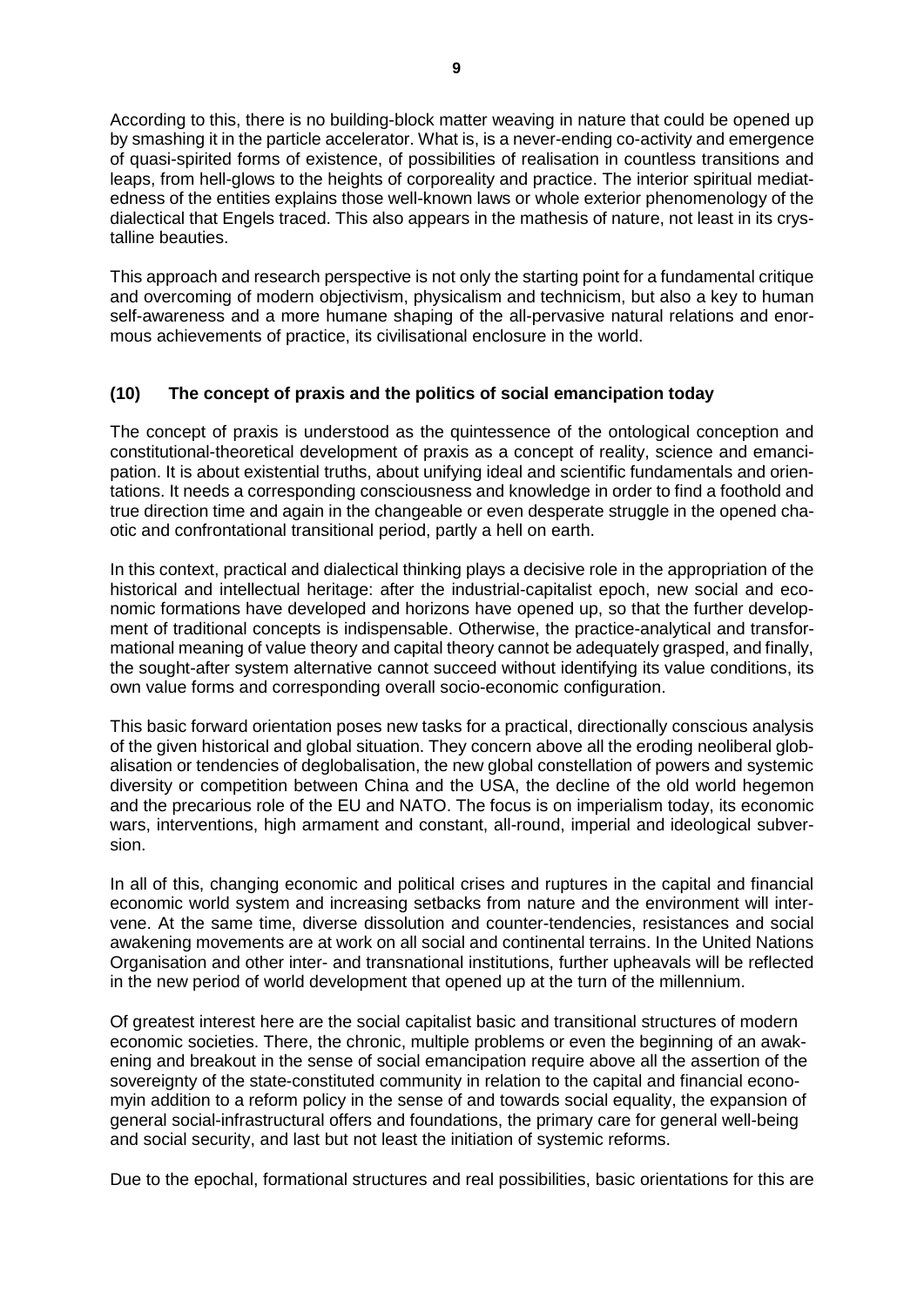emerging. First of all, it is about the deprivatisation of the public sphere, first and foremost the

health system, as well as the arrangement of a reproductive order developed in a commodity and industrial economy, but significantly based on communal infrastructure, with local and mixed economic forms, at all levels under the overall responsibility and foresight of the welfare state. Thus, the level of communally constituted, everyday practice can become a field of social and cultural emancipation.

This requires the constitution of a sovereign national and welfare state empowered by legal, fiscal and institutional reorganisations, also as a space for the unfolding of participatory democratic structures, as a framework of versatile economic self-reference and the basis of global economic and international relations. The socio-economic core structure can be formed according to the basic pattern of so-called simple reproduction, precisely thereby freed from the growth compulsion and functioning sustainably, and thus represented a disposable development system of social labour, production and practice.

This concept is directed against imperialist hegemonic aspirations and confrontations. More peaceful world relations can only be based on multipolar or polycentric relations that are neither liberalistically unrestricted nor financially capitalist dominated or even imperial, and armed to the teeth. Instead, what is needed is possible and appropriate inter-state cooperation, confederal forms of organisation as well as international economic and political cooperation of socialities under international law, i.e. with all differences in respect and peace. Beyond development partnerships, international solidarity requires increasing disaster relief all over the world.

Otherwise, the exploitative capitalist economy and its intrinsic compulsion to grow, the hypertechnologically dazzling regression of liberalist-capitalist social formation with its incurable conditions of poverty, inequality, blinding, subordination and violence drive further into decadence and a finality rich in victims. The rational irrationality that prevails in it, accompanied by propagandistic productions of consciousness and digital forms of social control, leads to abortive social and natural relations, technological catastrophes, to continuing states of war employing all kinds of social and military forces and to devastating consequences for the world's climatic conditions of existence.

All these social and international conditions are permeated by the main contradiction of the transitional epoch. In short, beyond the glaring socio-economic contrasts, it is the complex contradiction between the old and the new. Its solution is a priority, especially in view of the ecological catastrophes, because they are caused primarily by the social system. Thereby the decisive turning force cannot be constructed in an appealing, class-specific or politicistic way. It is to be found in the whole ensemble of productive forces of the more or less latently pressing new formation of practice and the social forces associated with it, which are objectively-really connected to it or can be integrated into it.

This constellation of forces exists in historically, culturally, economically, socially, geographically and politically different conditions and situations. Therefore, nowhere in this world is it a question of one kind of legality, but of legal configurations of respective and historical reproductive and social formations. It is also not about one kind of democracy, but about different possible forms and expressions of democratic practice. Nor can it be about one kind of socialism, but about finding ways according to the respective social reality, where possible also in this region of the world in the sense of a socialism with European characteristics.

# **(11) Political philosophy as existential philosophy and emancipated worldview**

In the extremely contradictory, still undecided social and planetary world that threatens to darken, political philosophy and enlightenment in the sense of practical and dialectical realism and revolutionary humanism offer support and orientation in the struggle for the humanity and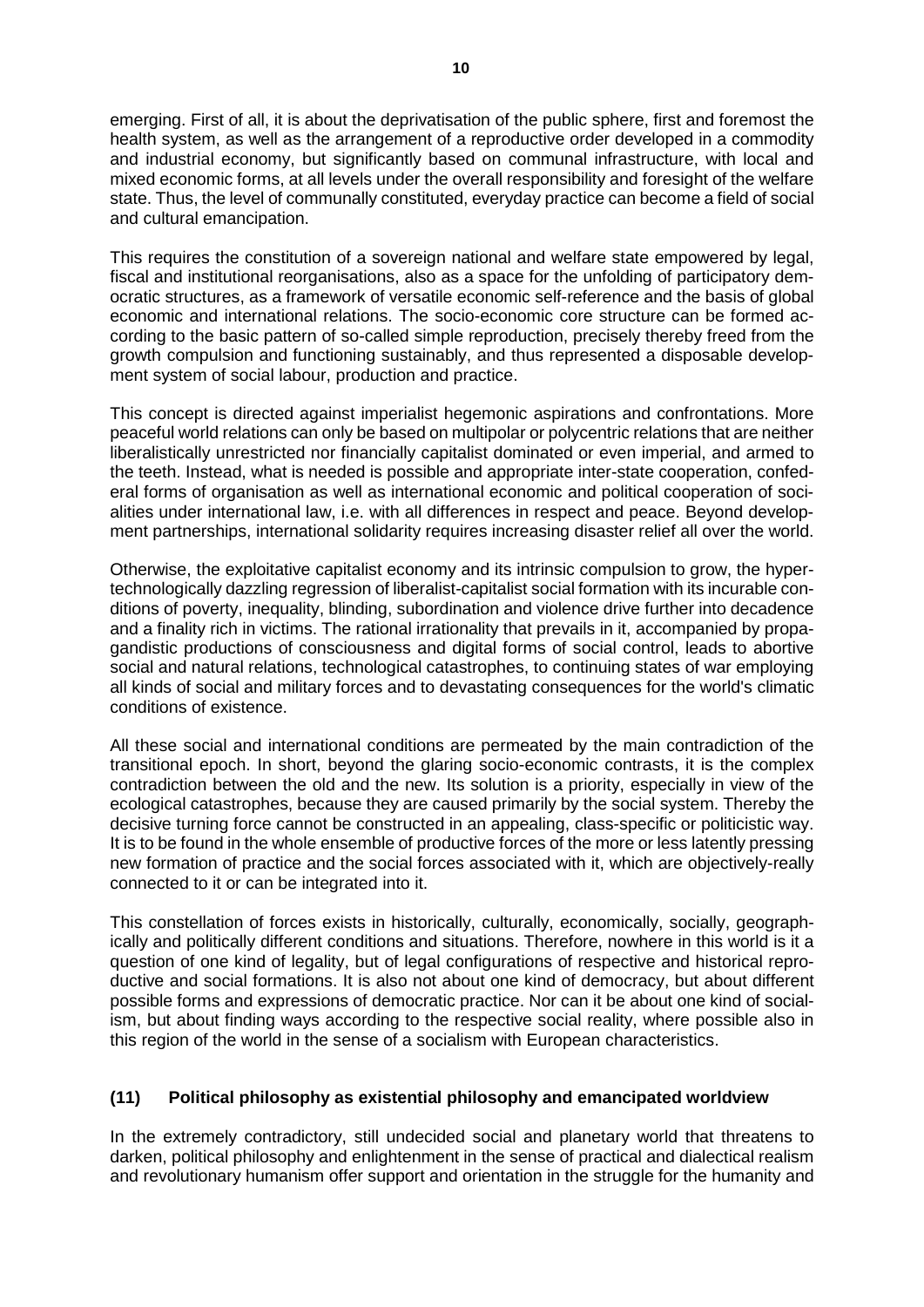culture of everyday social existence as well as for the indispensable system-historical turn towards another, higher civilisation. By locating oneself in the as natural as spiritual reality of practice and process, with all finiteness and also in light of an unfinished universal horizon the door to a liveable, true philosophy of existence and the world also opens.

#### **Citation and primary source**

Müller, Horst: Zur Fortentwicklung des Marxismus als politische Philosophie des praxis- und dialektischlogischen Realismus und Humanismus. In: VorSchein 38, Jahrbuch 2021 der Ernst-Bloch-Assoziation, ANTOGO Verlag, Nürnberg 2022. In English: [https://www.praxisphilosophie.de/outline\\_of\\_political\\_philosophy\\_today.pdf](https://www.praxisphilosophie.de/outline_of_political_philosophy_today.pdf)

Müller, Horst: Das Konzept PRAXIS im 21. Jahrhundert. Karl Marx und die Praxisdenker, das Praxiskonzept in der Übergangsperiode und die latent existierende Systemalternative. 2. vollständig überarbeitete und ergänzte Auflage. Books on Demand, Norderstedt 2021. More information, also in English, see [https://www.praxisphilosophie.de/das\\_konzept\\_praxis\\_im\\_21\\_jhd\\_312.htm](https://www.praxisphilosophie.de/das_konzept_praxis_im_21_jhd_312.htm)

#### **Rreading tips and research sources**

Walden Bello**:** *Deglobalisierung - Zwanzig Jahre später (Zur Diskussion)*, in: Zeitschrift PERI-PHERIE Nr. 161 (1-2021), S. 94-113.

Ernst Bloch: "Weltveränderung oder die Elf Thesen von Max über Feuerbach", in: ders.: *Das Prinzip Hoffnung,* Gesamtausgabe Bd. 5. Frankfurt a. M. 1977, S. 288-334.

Ernst Bloch: "Über ungelöste Aufgaben der sozialistischen Theorie", in: ders.: Tendenz, La*tenz, Utopie*. Ergänzungsband zur Gesamtausgabe. Frankfurt a. M. 1978, S. 194-209.

Ernst Bloch: *Experimentum Mundi. Frage, Kategorien des Herausbringens, Praxis*. Gesamtausgabe Bd. 15, Frankfurt a. M. 1977.

Enfu Cheng: *Ten Views of Marxism Originating from the Revolution and Development in China and the World*, in: International Critical Thought. Volume 12, 2022 - Issue 1, pp. 15-34.

Foundational Economy Collective*: Die Ökonomie des Alltagslebens. Für eine neue Infrastrukturpolitik*, Berlin 2019.

Friedrich Engels: *Anti-Dühring. Dialektik der Natur*, in: Marx/Engels Werke in 44 Bänden, Berlin 1990, Bd. 20.

Helmut Fleischer: "Warum eigentlich Materialismus?", in: Urs Jaeggi / Axel Honneth (Hrsg.), *Theorien des Historischen Materialismus*. Frankfurt a. M. 1977, S. 173-205. Aufruf: [https://www.praxisphilosophie.de/warum\\_eigentlich\\_materialismus.pdf](https://www.praxisphilosophie.de/warum_eigentlich_materialismus.pdf)

Ludwig Feuerbach: "Grundsätze der Philosophie der Zukunft", in: Ludwig Feuerbach *Werke* Bd. 3. Frankfurt a. M. 1975, S. 247-322.

Rudolf Goldscheid: "Staat, öffentlicher Haushalt und Gesellschaft" (1926), in: Hickel, Rudolf (Hrsg.): *Die Finanzkrise des Steuerstaats*. Frankfurt a. M. 1976, S. 253-316.

G.W.F. Hegel: *Enzyklopädie der philosophischen Wissenschaften. Erster Teil. Die Wissenschaft der Logik.* G.W.F. Hegel Werke in zwanzig Bänden, Bd. 8, Frankfurt a. M. 1975.

Jan Hoff: *Befreiung heute. Emanzipationstheoretisches Denken und historische Hintergründe*. Hamburg 2016.

Kaan Kangal: "Engels' Dialektik in der Dialektik der Natur", in: Z. -Zeitschrift Marxistische Erneuerung: *Engels – Geschichte, Natur, Gesellschaft*. Z. Nr. 122, Juni 2020, S. 81-94. Aufruf [https://www.academia.edu/44052940/Engels\\_Dialektik\\_in\\_der\\_Dialektik\\_der\\_Natur](https://www.academia.edu/44052940/Engels_Dialektik_in_der_Dialektik_der_Natur) 

Karl Marx / Friedrich Engels: *Die Deutsche Ideologie*. Marx/Engels Werke, Berlin (DDR) 1969, Bd. 3.